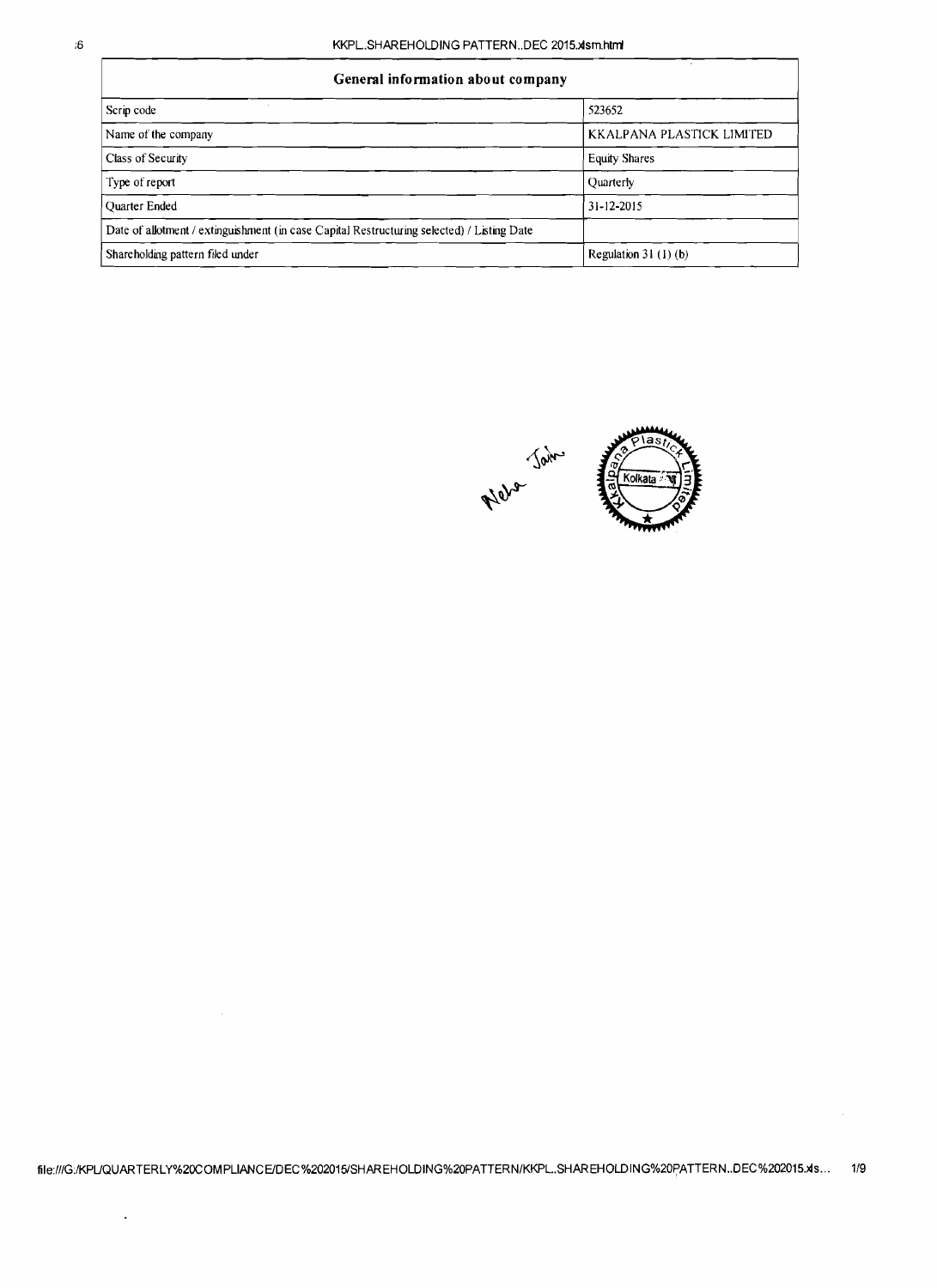| Sr. No. | Particular                                                                             | Yes/No |
|---------|----------------------------------------------------------------------------------------|--------|
|         | Whether the Listed Entity has issued any partly paid up shares?                        | No.    |
|         | Whether the Listed Entity has issued any Convertible Securities?                       | No.    |
|         | Whether the Listed Entity has issued any Warrants?                                     | No.    |
|         | Whether the Listed Entity has any shares against which depository receipts are issued? | No.    |
|         | Whether the Listed Entity has any shares in locked-in?                                 | No     |
| 6       | Whether any shares held by promoters are pledge or otherwise encumbered?               | No     |
|         | Whether company has equity shares with differential voting rights                      | No     |

Neha Jain

 $\bar{z}$ 



 $\mathcal{L}^{\mathcal{L}}$ 

 $\sim$ 

 $\bar{\mathcal{A}}$ 

file:///G:/KPL/QUARTERLY%20COMPLIANCE/DEC%202015/SHAREHOLDING%20PATTERN/KKPL..SHAREHOLDING%20PATTERN..DEC%202015.xls... 2/9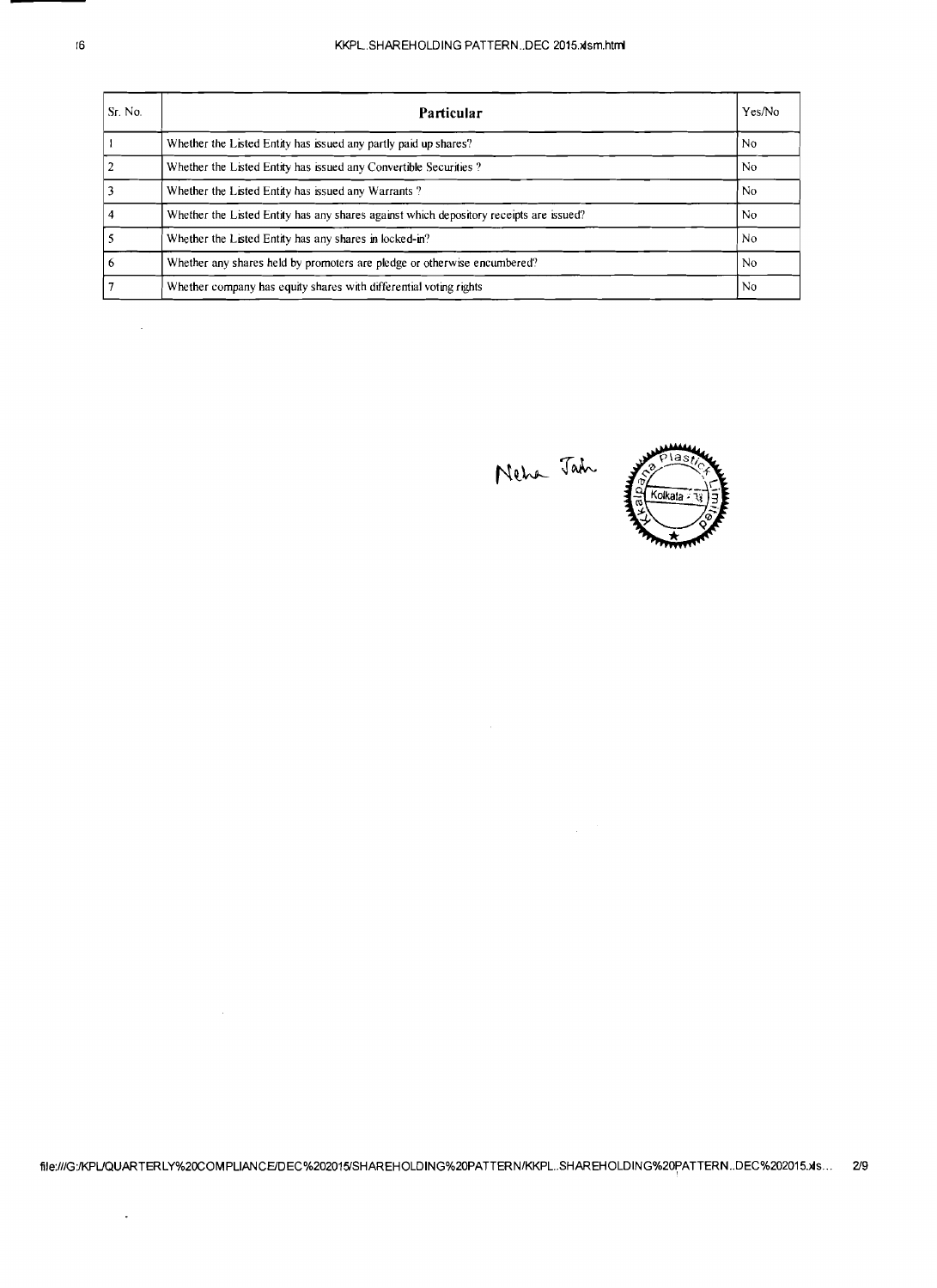| Table I - Summary Statement holding of specified securities |                                         |                                  |                                                             |                                                                |                                      |                                                                            |                                                                                                                      |                                                                                 |                                                                  |               |          |                     |
|-------------------------------------------------------------|-----------------------------------------|----------------------------------|-------------------------------------------------------------|----------------------------------------------------------------|--------------------------------------|----------------------------------------------------------------------------|----------------------------------------------------------------------------------------------------------------------|---------------------------------------------------------------------------------|------------------------------------------------------------------|---------------|----------|---------------------|
| Category<br>Category<br>of<br>(I)<br>(11)                   |                                         |                                  | No. of<br>fully<br>paid up<br>equity<br>shares<br>held (IV) | No. Of<br>Partly<br>paid-up<br>equity<br>shares<br>held<br>(V) | No. Of<br>shares                     | Total<br>nos.<br>shares<br>held<br>$(VII) =$<br>$(1V) +$<br>$(V)+$<br>(VI) | Shareholding as a<br>% of total no. of<br>shares (calculated<br>as per SCRR,<br>1957) (VIII) As a<br>% of $(A+B+C2)$ | Number of<br>Voting<br>Rights held<br>in each<br>class of<br>securities<br>(IX) | Number of Voting Rights held<br>in each class of securities (IX) |               |          |                     |
|                                                             | shareholder                             | Nos. Of<br>shareholders<br>(III) |                                                             |                                                                | underlying<br>Depository<br>Receipts |                                                                            |                                                                                                                      |                                                                                 | No of Voting<br>(XIV) Rights                                     |               | Total as |                     |
|                                                             |                                         |                                  |                                                             |                                                                | (VI)                                 |                                                                            |                                                                                                                      |                                                                                 | Class<br>eg: $X$                                                 | Class<br>eg y | Total    | a % of<br>$(A+B+C)$ |
| (A)                                                         | Promoter<br>&<br>Promoter<br>Group      | $\overline{c}$                   | 4007300                                                     |                                                                |                                      | 4007300                                                                    | 72.48                                                                                                                |                                                                                 |                                                                  |               |          |                     |
| (B)                                                         | Public                                  | 18545                            | 1521235                                                     |                                                                |                                      | 1521235                                                                    | 27.52                                                                                                                |                                                                                 |                                                                  |               |          |                     |
| (C)                                                         | Non<br>Promoter-<br>Non Public          |                                  |                                                             |                                                                |                                      |                                                                            |                                                                                                                      |                                                                                 |                                                                  |               |          |                     |
| (C1)                                                        | <b>Shares</b><br>underlying<br>DRs      |                                  |                                                             |                                                                |                                      |                                                                            |                                                                                                                      |                                                                                 |                                                                  |               |          |                     |
| (C2)                                                        | Shares held<br>bv<br>Employee<br>Trusts |                                  |                                                             |                                                                |                                      |                                                                            |                                                                                                                      |                                                                                 |                                                                  |               |          |                     |
|                                                             | Total                                   | 18547                            | 5528535                                                     |                                                                |                                      | 5528535                                                                    |                                                                                                                      |                                                                                 |                                                                  |               |          |                     |

Neha Jain



file:///G:/KPL/QUARTERLY%20COMPLIANCE/DEC%202015/SHAREHOLDING%20PATTERN/KKPL..SHAREHOLDING%20PATTERN..DEC%202015.xls... 3/9

 $\langle \cdot \rangle$ 

 $\hat{\mathcal{A}}$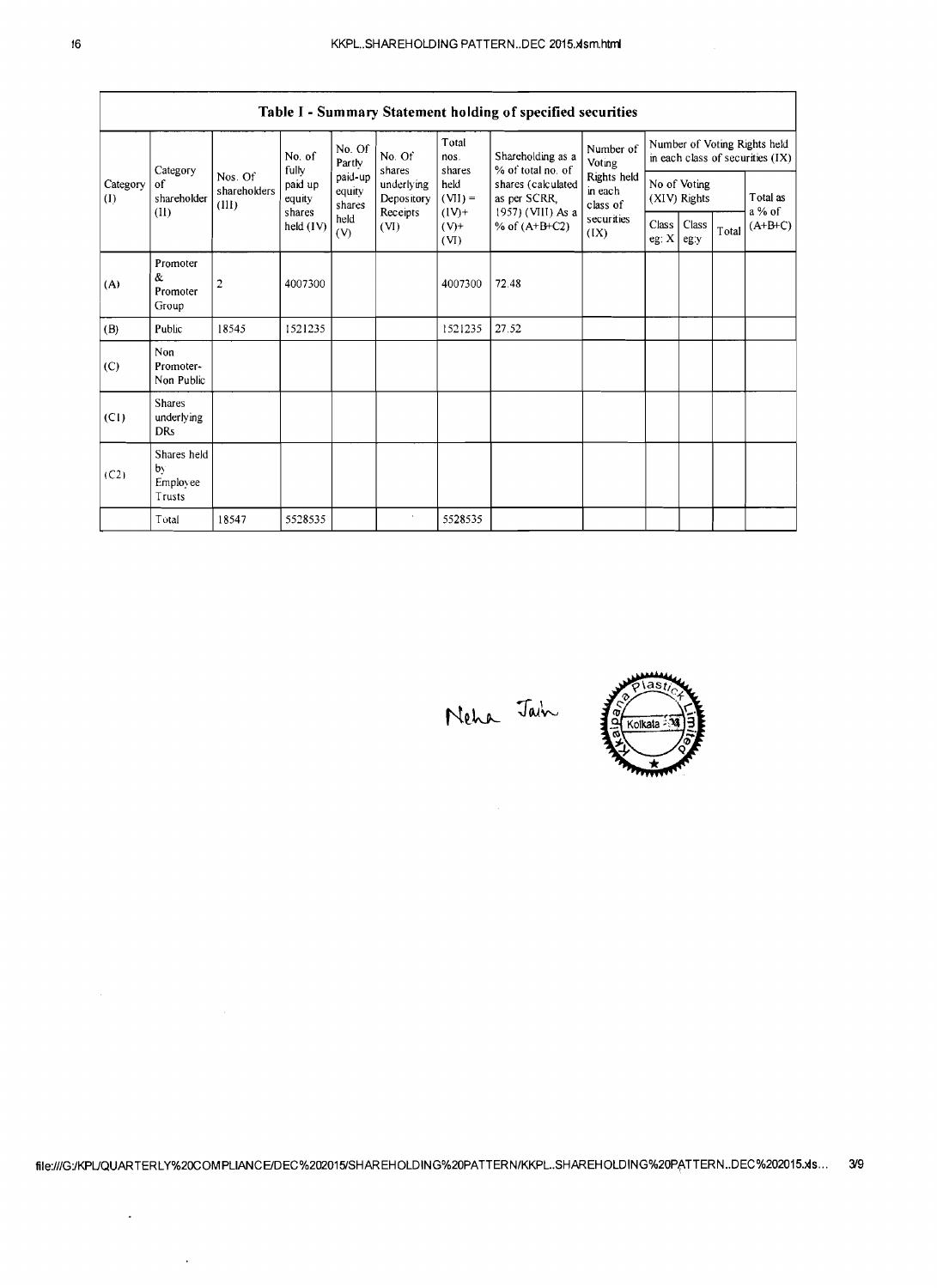|          | Table I - Summary Statement holding of specified securities |                                                 |                                                                                                                                                                          |                                            |                                                                                     |                                        |                                                         |                                                                               |  |                                                                         |
|----------|-------------------------------------------------------------|-------------------------------------------------|--------------------------------------------------------------------------------------------------------------------------------------------------------------------------|--------------------------------------------|-------------------------------------------------------------------------------------|----------------------------------------|---------------------------------------------------------|-------------------------------------------------------------------------------|--|-------------------------------------------------------------------------|
| Category | Category<br>of                                              | No. Of<br><b>Shares</b><br>Underlying           | No. Of                                                                                                                                                                   | No. Of Shares<br>Underlying<br>Outstanding | Shareholding, as a %<br>assuming full conversion of<br>convertible securities (as a | Number of<br>Locked in<br>shares (XII) |                                                         | Number of<br><b>Shares</b><br>pledged or<br>otherwise<br>encumbered<br>(XIII) |  | Number of<br>equity shares<br>held in<br>dematerialized<br>form $(XIV)$ |
| (1)      | shareholder<br>(II)                                         | Outstanding<br>convertible<br>securities<br>(X) | Warrants<br>convertible<br>percentage of diluted share<br>(Xi)<br>securities and<br>capital) $(XI) = (VII)+(X) As$<br>No. Of Warrants<br>a % of $(A+B+C2)$<br>$(Xi)$ (a) | No.<br>(a)                                 | As a<br>$%$ of<br>total<br><b>Shares</b><br>held<br>(b)                             | No.<br>(a)                             | As a<br>$%$ of<br>total<br><b>Shares</b><br>held<br>(b) |                                                                               |  |                                                                         |
| (A)      | Promoter<br>&<br>Promoter<br>Group                          |                                                 |                                                                                                                                                                          |                                            | 72.48                                                                               |                                        |                                                         |                                                                               |  | 4007300                                                                 |
| (B)      | Public                                                      |                                                 |                                                                                                                                                                          |                                            | 27.52                                                                               |                                        |                                                         |                                                                               |  | 190600                                                                  |
| (C)      | Non<br>Promoter-<br>Non Public                              |                                                 |                                                                                                                                                                          |                                            |                                                                                     |                                        |                                                         |                                                                               |  |                                                                         |
| (C1)     | Shares<br>underlying<br><b>DRs</b>                          |                                                 |                                                                                                                                                                          |                                            |                                                                                     |                                        |                                                         |                                                                               |  |                                                                         |
| (C2)     | Shares held<br>bv<br>Employee<br><b>Trusts</b>              |                                                 |                                                                                                                                                                          |                                            |                                                                                     |                                        |                                                         |                                                                               |  |                                                                         |
|          | Total                                                       |                                                 |                                                                                                                                                                          |                                            |                                                                                     |                                        |                                                         |                                                                               |  | 4197900                                                                 |

Neha Jain



 $\alpha$ 

 $\ddot{\phantom{1}}$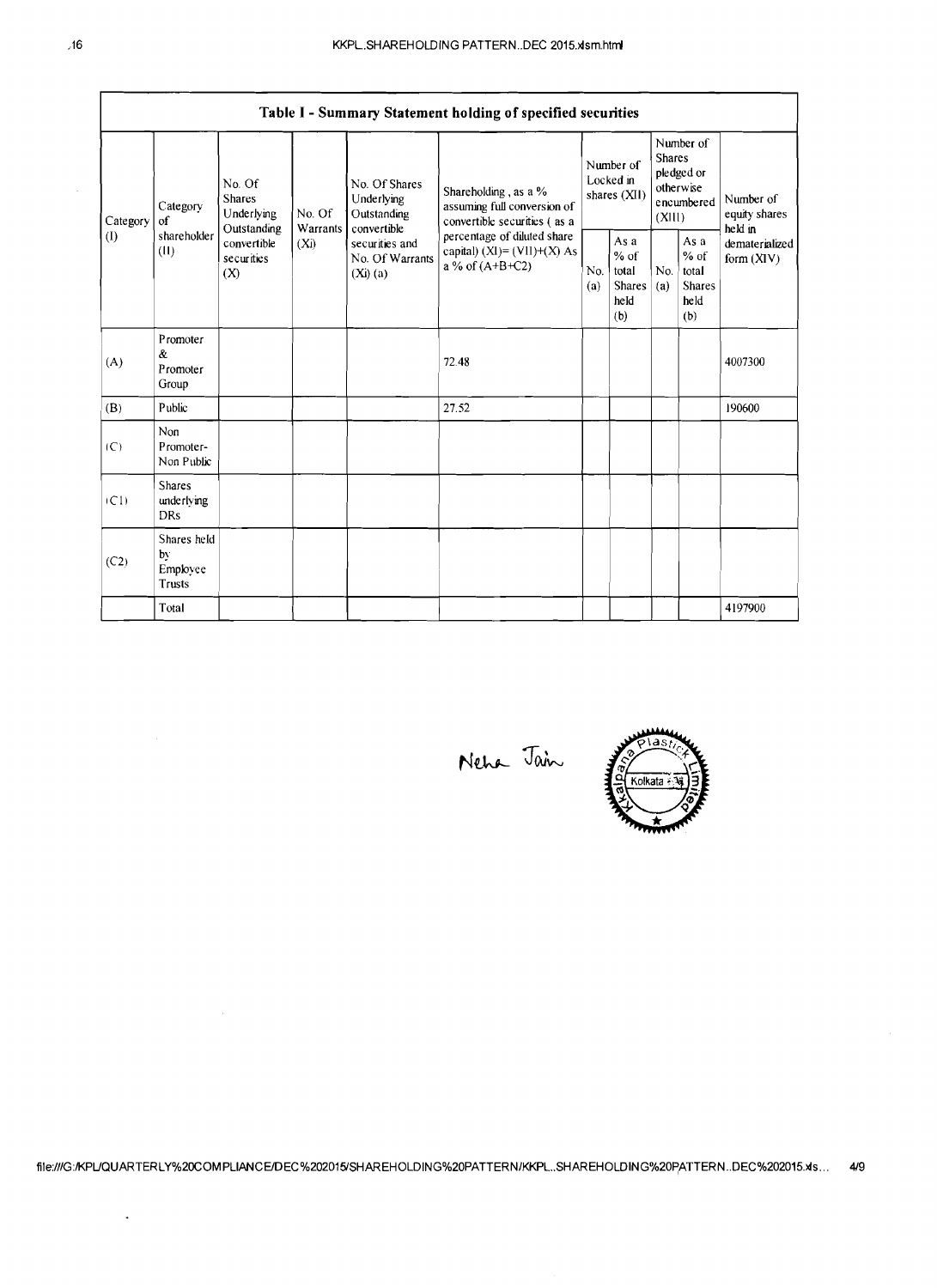|                                                                                        |                                                                                                                     |                                  |                                                |                                                 |                                                          |                                                          | Table II - Statement showing shareholding pattern of the Promoter and Promoter Group                                 |                                                                     |                         |       |                           |
|----------------------------------------------------------------------------------------|---------------------------------------------------------------------------------------------------------------------|----------------------------------|------------------------------------------------|-------------------------------------------------|----------------------------------------------------------|----------------------------------------------------------|----------------------------------------------------------------------------------------------------------------------|---------------------------------------------------------------------|-------------------------|-------|---------------------------|
| $S_{\Gamma}$                                                                           | Category & Name<br>of the<br>Shareholders (1)                                                                       |                                  | No. of<br>fully<br>paid up<br>equity<br>shares | No. Of<br>Partly<br>paid-up<br>equity<br>shares | No. Of<br>shares<br>underlying<br>Depository<br>Receipts | Total<br>nos.<br>shares<br>held<br>$(VII) =$<br>$(1V) +$ | Shareholding as a<br>% of total no. of<br>shares (calculated<br>as per SCRR,<br>1957) (VIII) As a<br>% of $(A+B+C2)$ | Number of Voting Rights<br>held in each class of<br>securities (IX) |                         |       |                           |
|                                                                                        |                                                                                                                     | Nos. Of<br>shareholders<br>(III) |                                                |                                                 |                                                          |                                                          |                                                                                                                      | No of Voting<br>(XIV) Rights                                        | Total<br>as a<br>$%$ of |       |                           |
|                                                                                        |                                                                                                                     |                                  | held $(IV)$                                    | held(V)                                         | (VI)                                                     | $(V)$ +<br>(VI)                                          |                                                                                                                      | Class<br>eg: $X$                                                    | Class<br>eg:y           | Total | Total<br>Voting<br>rights |
| $\mathbf{A}$                                                                           | Table II - Statement showing shareholding pattern of the Promoter and Promoter Group                                |                                  |                                                |                                                 |                                                          |                                                          |                                                                                                                      |                                                                     |                         |       |                           |
| (1)                                                                                    | Indian                                                                                                              |                                  |                                                |                                                 |                                                          |                                                          |                                                                                                                      |                                                                     |                         |       |                           |
| (d)                                                                                    | Any Other<br>(specify)                                                                                              | 2                                | 4007300                                        |                                                 |                                                          | 4007300                                                  | 72.48                                                                                                                |                                                                     |                         |       |                           |
| Sub-Total (A)<br>(1)                                                                   |                                                                                                                     | $\overline{c}$                   | 4007300                                        |                                                 |                                                          | 4007300                                                  | 72.48                                                                                                                |                                                                     |                         |       |                           |
| (2)                                                                                    | Foreign                                                                                                             |                                  |                                                |                                                 |                                                          |                                                          |                                                                                                                      |                                                                     |                         |       |                           |
| Total<br>Shareholding<br>of Promoter<br>and Promoter<br>Group $(A)=A)$<br>$(1)-(A)(2)$ |                                                                                                                     | 2                                | 4007300                                        |                                                 |                                                          | 4007300                                                  | 72.48                                                                                                                |                                                                     |                         |       |                           |
| $\, {\bf B}$                                                                           | Table III - Statement showing shareholding pattern of the Public shareholder                                        |                                  |                                                |                                                 |                                                          |                                                          |                                                                                                                      |                                                                     |                         |       |                           |
| (1)                                                                                    | Institutions                                                                                                        |                                  |                                                |                                                 |                                                          |                                                          |                                                                                                                      |                                                                     |                         |       |                           |
| (f)                                                                                    | Financial<br>Institutions/Banks                                                                                     | 1                                | 50                                             |                                                 |                                                          | 50                                                       | 0                                                                                                                    |                                                                     |                         |       |                           |
| Sub-Total (B)<br>(1)                                                                   |                                                                                                                     | $\mathbf{1}$                     | 50                                             |                                                 |                                                          | 50                                                       | $\mathbf 0$                                                                                                          |                                                                     |                         |       |                           |
| (3)                                                                                    | Non-institutions                                                                                                    |                                  |                                                |                                                 |                                                          |                                                          |                                                                                                                      |                                                                     |                         |       |                           |
| (a(i))                                                                                 | Individuals -<br>i Individual<br>shareholders<br>holding nominal<br>share capital up to<br>Rs. 2 lakhs.             | 18473                            | 1357212                                        |                                                 |                                                          | 1357212                                                  | 24.55                                                                                                                |                                                                     |                         |       |                           |
| $(a(\mathbf{u}))$                                                                      | Individuals - ii.<br>Individual<br>shareholders<br>holding nominal<br>share capital in<br>excess of Rs. 2<br>lakhs. | $\mathbf{I}$                     | 22889                                          |                                                 |                                                          | 22889                                                    | 0.41                                                                                                                 |                                                                     |                         |       |                           |
| (e)                                                                                    | Any Other<br>(specify)                                                                                              | $70\,$                           | 141084                                         |                                                 |                                                          | 141084                                                   | 2.55                                                                                                                 |                                                                     |                         |       |                           |
| Sub-Total (B)<br>(3)                                                                   |                                                                                                                     | 18544                            | 1521185                                        |                                                 |                                                          | 1521185                                                  | 27.52                                                                                                                |                                                                     |                         |       |                           |
| Total Public<br>Shareholding<br>$(B)=(B)(1)+(B)$<br>$(2)+(B)(3)$                       |                                                                                                                     | 18545                            | 1521235                                        |                                                 |                                                          | 1521235                                                  | 27.52                                                                                                                |                                                                     |                         |       |                           |
| $\mathsf C$                                                                            | Table IV - Statement showing shareholding pattern of the Non Promoter- Non Public shareholder                       |                                  |                                                |                                                 |                                                          |                                                          |                                                                                                                      |                                                                     |                         |       |                           |
| Total (<br>$A+B+C2$ )                                                                  |                                                                                                                     | 18547                            | 5528535                                        |                                                 |                                                          | 5528535                                                  | 100                                                                                                                  |                                                                     |                         |       |                           |
| Total (A+B+C<br>ì                                                                      |                                                                                                                     | 18547                            | 5528535                                        |                                                 |                                                          | 5528535                                                  |                                                                                                                      |                                                                     |                         |       |                           |

file:///G:/KPL/QUARTERLY%20COMPLIANCE/DEC%202015/SHAREHOLDING%20PATTERN/KKPL..SHAREHOLDING%20PATTERN..DEQ

 $\ddot{\phantom{0}}$ 

Neha Jah

2015.xls. Kolkata - 13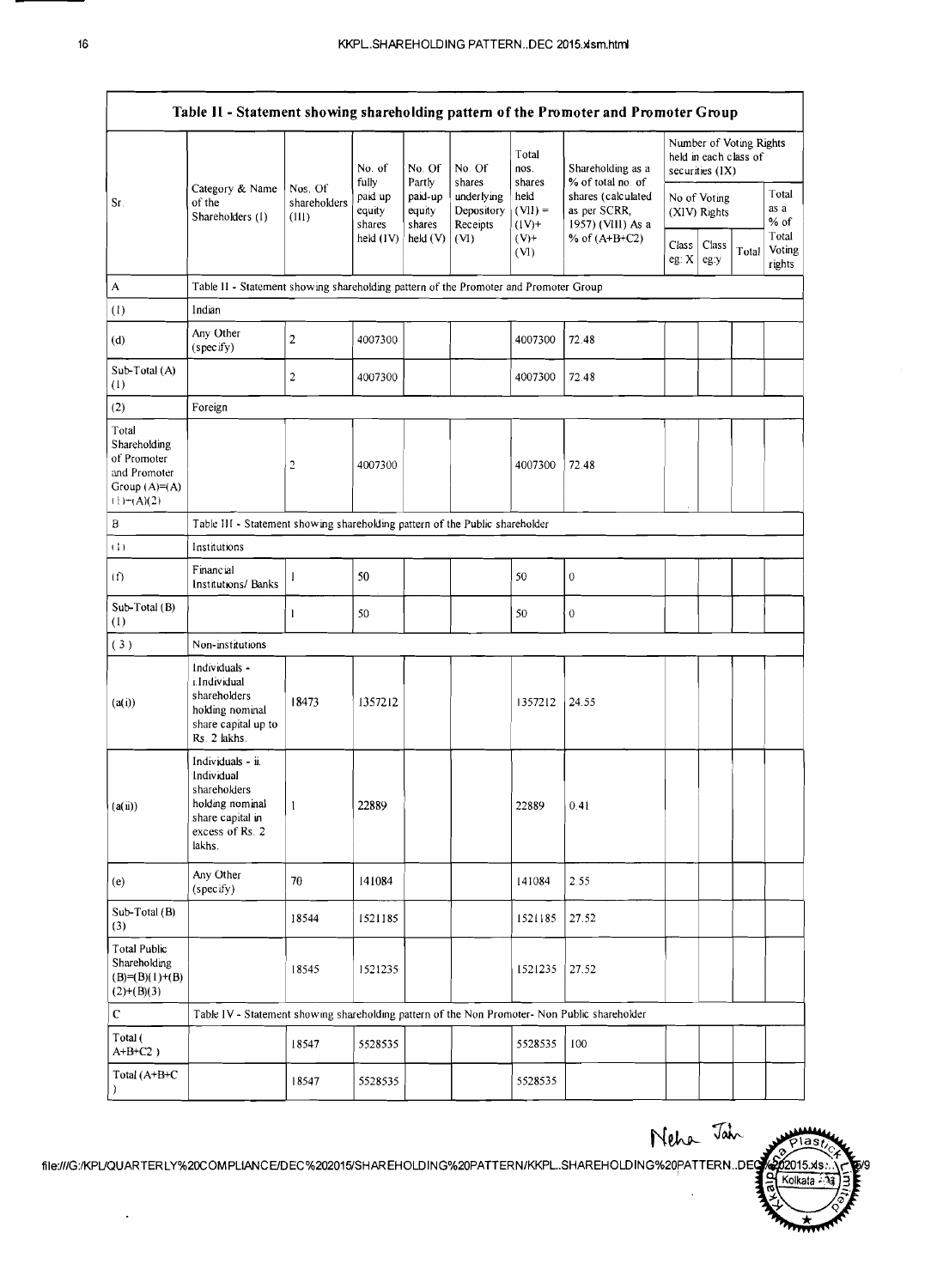|                                                                                              |                                                                                         |                               |                                                                                                            | Table II - Statement showing shareholding pattern of the Promoter and Promoter Group              |            |                                                         |            |                                                                               |                                           |
|----------------------------------------------------------------------------------------------|-----------------------------------------------------------------------------------------|-------------------------------|------------------------------------------------------------------------------------------------------------|---------------------------------------------------------------------------------------------------|------------|---------------------------------------------------------|------------|-------------------------------------------------------------------------------|-------------------------------------------|
| Sr.                                                                                          | No. Of<br><b>Shares</b><br>Underlying<br>Outstanding<br>convertible<br>securities $(X)$ | No. Of<br>Warrants<br>$(X_i)$ | No. Of Shares<br>Underlying<br>Outstanding<br>convertible<br>securities and No.<br>Of Warrants (Xi)<br>(a) | Shareholding, as a % assuming<br>full conversion of convertible<br>securities (as a percentage of |            | Number of<br>Locked in<br>shares (XII)                  |            | Number of<br><b>Shares</b><br>pledged or<br>otherwise<br>encumbered<br>(X111) | Number of<br>equity shares                |
|                                                                                              |                                                                                         |                               |                                                                                                            | diluted share capital) $(XI)$ =<br>$(VII)+(X)$ As a % of<br>$(A+B+C2)$                            | No.<br>(a) | As a<br>$%$ of<br>total<br><b>Shares</b><br>held<br>(b) | No.<br>(a) | As a<br>$%$ of<br>total<br><b>Shares</b><br>held<br>(b)                       | held in<br>dematerialized<br>form $(XIV)$ |
| А                                                                                            |                                                                                         |                               |                                                                                                            | Table II - Statement showing shareholding pattern of the Promoter and Promoter Group              |            |                                                         |            |                                                                               |                                           |
| (1)                                                                                          | Indian                                                                                  |                               |                                                                                                            |                                                                                                   |            |                                                         |            |                                                                               |                                           |
| (d)                                                                                          |                                                                                         |                               |                                                                                                            | 72.48                                                                                             |            |                                                         |            |                                                                               | 4007300                                   |
| $Sub-Total(A)$<br>$\left( \mathbf{I}\right)$                                                 |                                                                                         |                               |                                                                                                            | 72.48                                                                                             |            |                                                         |            |                                                                               | 4007300                                   |
| (2)                                                                                          | Foreign                                                                                 |                               |                                                                                                            |                                                                                                   |            |                                                         |            |                                                                               |                                           |
| Total<br>Shareholding of<br>Promoter and<br>Promoter<br>Group $(A)\equiv(A)$<br>$(1)+(A)(2)$ |                                                                                         |                               |                                                                                                            | 72.48                                                                                             |            |                                                         |            |                                                                               | 4007300                                   |
| $\, {\bf B}$                                                                                 |                                                                                         |                               |                                                                                                            | Table III - Statement showing shareholding pattern of the Public shareholder                      |            |                                                         |            |                                                                               |                                           |
| (1)                                                                                          | Institutions                                                                            |                               |                                                                                                            |                                                                                                   |            |                                                         |            |                                                                               |                                           |
| (f)                                                                                          |                                                                                         |                               |                                                                                                            | $\boldsymbol{0}$                                                                                  |            |                                                         |            |                                                                               | $\pmb{0}$                                 |
| Sub-Total (B)<br>(1)                                                                         |                                                                                         |                               |                                                                                                            | 0                                                                                                 |            |                                                         |            |                                                                               | $\bf{0}$                                  |
| (3)                                                                                          | Non-institutions                                                                        |                               |                                                                                                            |                                                                                                   |            |                                                         |            |                                                                               |                                           |
| (a(i))                                                                                       |                                                                                         |                               |                                                                                                            | 24.55                                                                                             |            |                                                         |            |                                                                               | 139077                                    |
| (a(ii))                                                                                      |                                                                                         |                               |                                                                                                            | 0.41                                                                                              |            |                                                         |            |                                                                               | 22889                                     |
| (e)                                                                                          |                                                                                         |                               |                                                                                                            | 2.55                                                                                              |            |                                                         |            |                                                                               | 28634                                     |
| Sub-Total (B)<br>(3)                                                                         |                                                                                         |                               |                                                                                                            | 27.52                                                                                             |            |                                                         |            |                                                                               | 190600                                    |
| <b>Total Public</b><br>Shareholding<br>$(B)=(B)(I)+(B)$<br>$(2)+(B)(3)$                      |                                                                                         |                               |                                                                                                            | 27.52                                                                                             |            |                                                         |            |                                                                               | 190600                                    |
| $\mathbf C$                                                                                  |                                                                                         |                               |                                                                                                            | Table IV - Statement showing shareholding pattern of the Non Promoter- Non Public shareholder     |            |                                                         |            |                                                                               |                                           |
| Total (<br>$A+B+C2$ )                                                                        |                                                                                         |                               |                                                                                                            | 100                                                                                               |            |                                                         |            |                                                                               | 4197900                                   |
| Total (A+B+C<br>$\mathcal{C}$                                                                |                                                                                         |                               |                                                                                                            |                                                                                                   |            |                                                         |            |                                                                               | 4197900                                   |

Neha Jah Kolkata

file:///G:/KPL/QUARTERLY%20COMPLIANCE/DEC%202015/SHAREHOLDING%20PATTERN/KKPL..SHAREHOLDING%20PATTERN..DEC%202015.xls... 6/9

 $\ddot{\phantom{0}}$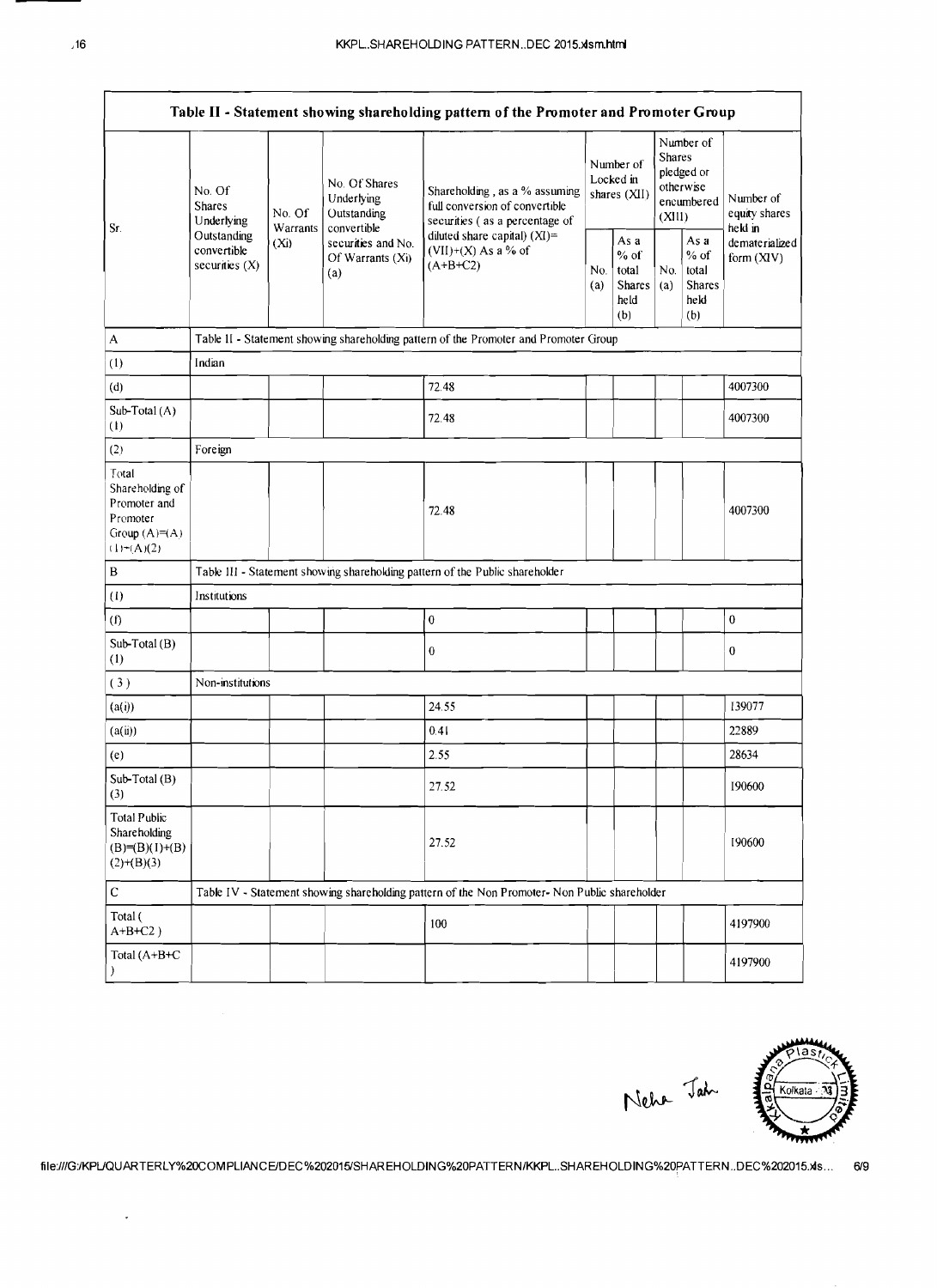|                                                                                                                                                                                         | Any Other (specify)                                           |                                     |                |
|-----------------------------------------------------------------------------------------------------------------------------------------------------------------------------------------|---------------------------------------------------------------|-------------------------------------|----------------|
| Searial No.                                                                                                                                                                             | $\mathbf{I}$                                                  | $\overline{c}$                      |                |
| Category                                                                                                                                                                                | <b>Bodies Corporate</b>                                       | <b>Bodies Corporate</b>             |                |
| Name of the<br>Shareholders (1)                                                                                                                                                         | SRI RAM FINANCIAL CONSULTANTS PVT LTD                         | KKALPANA INDUSTRIES (INDIA) LIMITED |                |
| PAN (II)                                                                                                                                                                                | AANCS7197N                                                    | AABCK2239D                          | Total          |
| No. of the<br>Shareholders (1)                                                                                                                                                          | T                                                             | I                                   | $\overline{c}$ |
| No. of fully paid<br>up equity shares<br>held (IV)                                                                                                                                      | 2004380                                                       | 2002920                             | 4007300        |
| No. Of Partly paid-<br>up equity shares<br>held (V)                                                                                                                                     |                                                               |                                     |                |
| No. Of shares<br>underlying<br>Depository<br>Receipts (VI)                                                                                                                              |                                                               |                                     |                |
| Total nos. shares<br>held $(VII) = (IV) +$<br>$(V) + (VI)$                                                                                                                              | 2004380                                                       | 2002920                             | 4007300        |
| Shareholding as a<br>% of total no. of<br>shares (calculated<br>as per SCRR,<br>1957) (VIII) As a<br>% of $(A+B+C2)$                                                                    | 36.26                                                         | 36.23                               | 72.48          |
|                                                                                                                                                                                         | Number of Voting Rights held in each class of securities (IX) |                                     |                |
| Class eg: X                                                                                                                                                                             |                                                               |                                     |                |
| Class eg:y                                                                                                                                                                              |                                                               |                                     |                |
| Total                                                                                                                                                                                   |                                                               |                                     |                |
| Total as a % of<br><b>Total Voting rights</b>                                                                                                                                           |                                                               |                                     |                |
| No. Of Shares<br>Underlying<br>Outstanding<br>convertible<br>securities (X)                                                                                                             |                                                               |                                     |                |
| No. Of Warrants<br>(X <sub>i</sub> )                                                                                                                                                    |                                                               |                                     |                |
| No. Of Shares<br>Underlying<br>Outstanding<br>convertible<br>securities and No.<br>Of Warrants (Xi)<br>(a)                                                                              |                                                               |                                     |                |
| Shareholding, as a<br>% assuming full<br>conversion of<br>convertible<br>securities (as a<br>percentage of<br>diluted share<br>capital) $(XI)$ =<br>$(VII)+(X)$ As a %<br>of $(A+B+C2)$ | 36.26                                                         | 36.23                               | 72.48          |
| Number of Locked in shares (XII)                                                                                                                                                        |                                                               |                                     |                |
| No. $(a)$                                                                                                                                                                               |                                                               |                                     |                |

file:///G:/KPL/QUARTERLY%20COMPLIANCE/DEC%202015/SHAREHOLDING%20PATTERN/KKPL..SHAREHOLDING%20PATTERN..DEC%

Kolkata -

Neha Jah

 $\ddot{\phantom{0}}$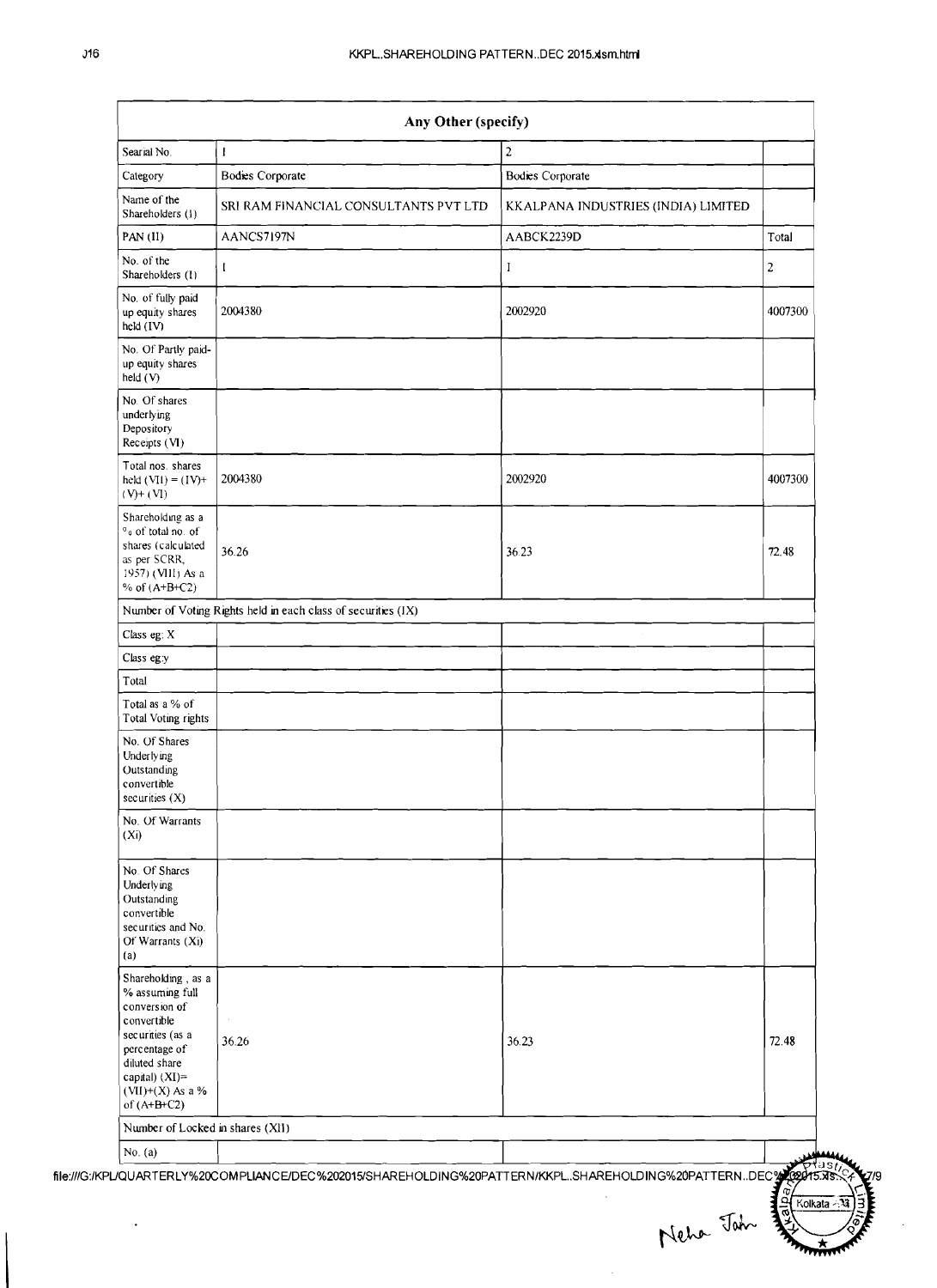$\overline{\phantom{a}}$ 

## KKPL..SHAREHOLDING PATTERN..DEC 2015.xlsm.html

| As a % of total<br>Shares held (b) |                                                         |  |
|------------------------------------|---------------------------------------------------------|--|
|                                    | Number of Shares pledged or otherwise encumbered (XIII) |  |
| No. $(a)$                          |                                                         |  |
| As a % of total<br>Shares held (b) |                                                         |  |

Neha Jah Kolkata - 13

file:///G:/KPL/QUARTERLY%20COMPLIANCE/DEC%202015/SHAREHOLDING%20PATTERN/KKPL.SHAREHOLDING%20PATTERN..DEC%202015.xls... 8/9